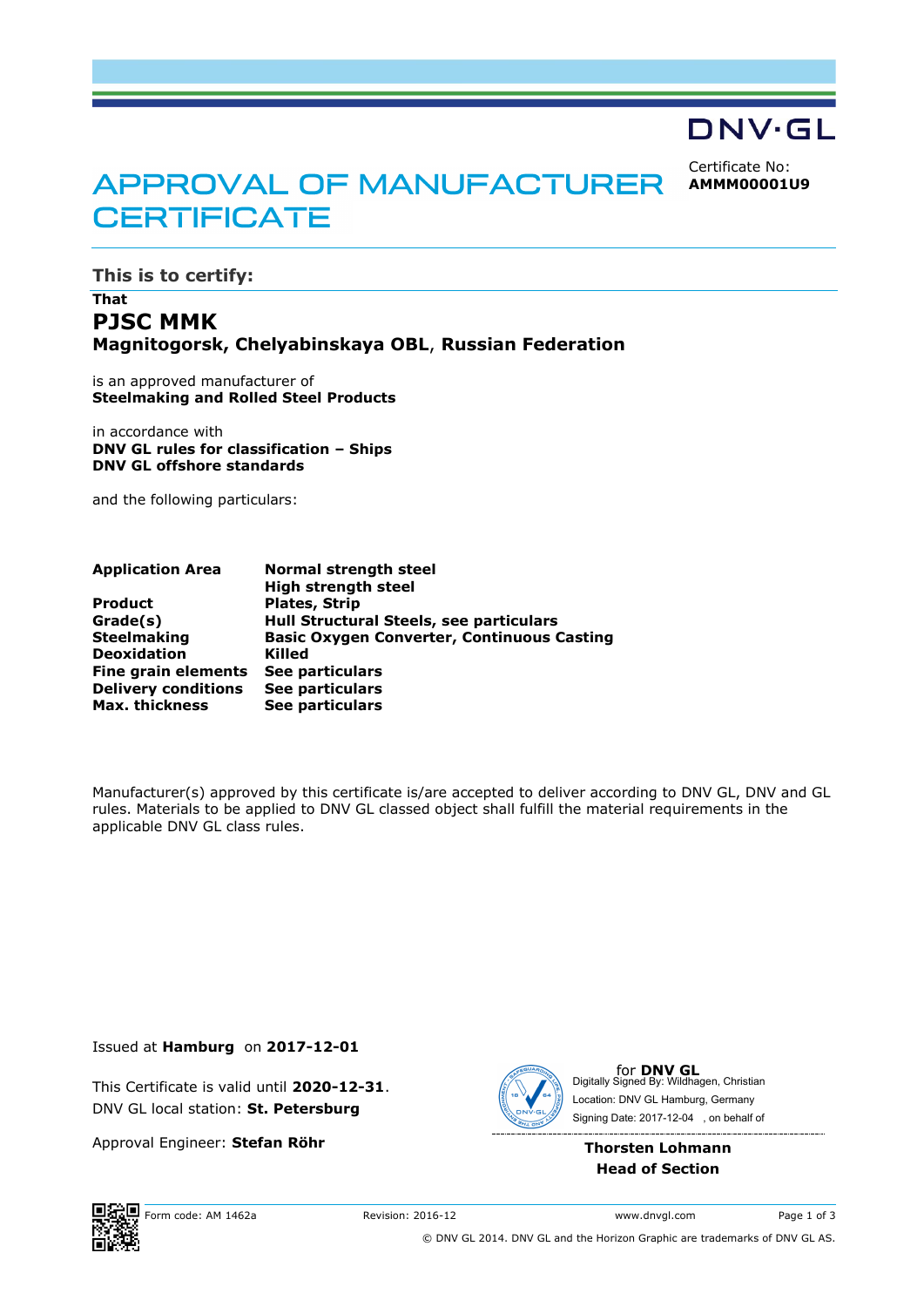Job Id: **263.11-008283-1** Certificate No: **AMMM00001U9**

# **Particulars of the approval**

## **Normal strength steel**

| Grade <sup>3)</sup> | <b>Product</b>      | <b>Steel</b><br>making <sup>1</sup> | <b>Fine grain</b><br>elements | Max.<br>thickness /<br>diameter<br>[mm] | <b>Delivery</b><br>condition <sup>2)</sup> | Z-quality                |
|---------------------|---------------------|-------------------------------------|-------------------------------|-----------------------------------------|--------------------------------------------|--------------------------|
| VL A                | Plate               | BOC, CC                             | Al                            | 35                                      | <b>AR</b>                                  |                          |
| VL A                | Strip               | BOC, CC                             | Al                            | 10                                      | AR.                                        | $\overline{\phantom{a}}$ |
| VL A                | Plate<br>from Strip | BOC, CC                             | Al                            | 25                                      | <b>AR</b>                                  |                          |
| VL A                | Plate               | BOC, CC                             | $Al+Nb+Ti+V$                  | 50                                      | <b>TM</b>                                  | Z35                      |
| VL B                | Plate               | BOC, CC                             | $Al+Nb+Ti+V$                  | 50                                      | <b>TM</b>                                  | Z35                      |
| VL D                | Plate               | BOC, CC                             | $AI + Nb + Ti + V$            | 50                                      | TM                                         | Z35                      |

## **High strength steel**

| Grade <sup>3)</sup> | <b>Product</b>      | <b>Steel</b><br>making <sup>1</sup> | <b>Fine grain</b><br>elements | Max.<br>thickness /<br>diameter<br>[mm] | <b>Delivery</b><br>condition <sup>2</sup> | Z-quality                |
|---------------------|---------------------|-------------------------------------|-------------------------------|-----------------------------------------|-------------------------------------------|--------------------------|
| <b>VL A32</b>       | Plate               | BOC, CC                             | AI                            | 25                                      | <b>AR</b>                                 | $\overline{\phantom{a}}$ |
| <b>VL A32</b>       | Plate               | BOC, CC                             | $Al+Nb+Ti+V$                  | 50                                      | <b>TM</b>                                 | Z35                      |
| <b>VL A32</b>       | Strip               | BOC, CC                             | Al                            | 10                                      | <b>AR</b>                                 | $\overline{\phantom{a}}$ |
| <b>VL A32</b>       | Plate<br>from Strip | BOC, CC                             | Al                            | 25                                      | <b>AR</b>                                 | $\overline{\phantom{a}}$ |
| <b>VL A36</b>       | Plate               | BOC, CC                             | $Al+Nb+Ti+V$                  | 50                                      | <b>TM</b>                                 | Z35                      |
| <b>VL A40</b>       | Plate               | BOC, CC                             | $Al+Nb+Ti+V$                  | 50                                      | <b>TM</b>                                 | Z35                      |
| <b>VL D32</b>       | Plate               | BOC, CC                             | AI                            | 25                                      | <b>AR</b>                                 | $\overline{\phantom{a}}$ |
| <b>VL D32</b>       | Plate               | BOC, CC                             | $Al+Nb+Ti+V$                  | 50                                      | <b>TM</b>                                 | Z35                      |
| <b>VL D32</b>       | Strip               | BOC, CC                             | Al                            | 10                                      | <b>AR</b>                                 |                          |
| <b>VL D32</b>       | Plate<br>from Strip | BOC, CC                             | Al                            | 25                                      | <b>AR</b>                                 | $\overline{\phantom{a}}$ |
| <b>VL D36</b>       | Plate               | BOC, CC                             | $Al+Nb+Ti+V$                  | 50                                      | <b>TM</b>                                 | Z35                      |
| <b>VL D40</b>       | Plate               | BOC, CC                             | $Al+Nb+Ti+V$                  | 50                                      | <b>TM</b>                                 | Z35                      |
| <b>VL E36</b>       | Plate               | BOC, CC                             | $Al+Nb+Ti+V$                  | 50                                      | <b>TM</b>                                 | Z35                      |
| <b>VL E40</b>       | Plate               | BOC, CC                             | $Al+Nb+Ti+V$                  | 50                                      | <b>TM</b>                                 | Z35                      |